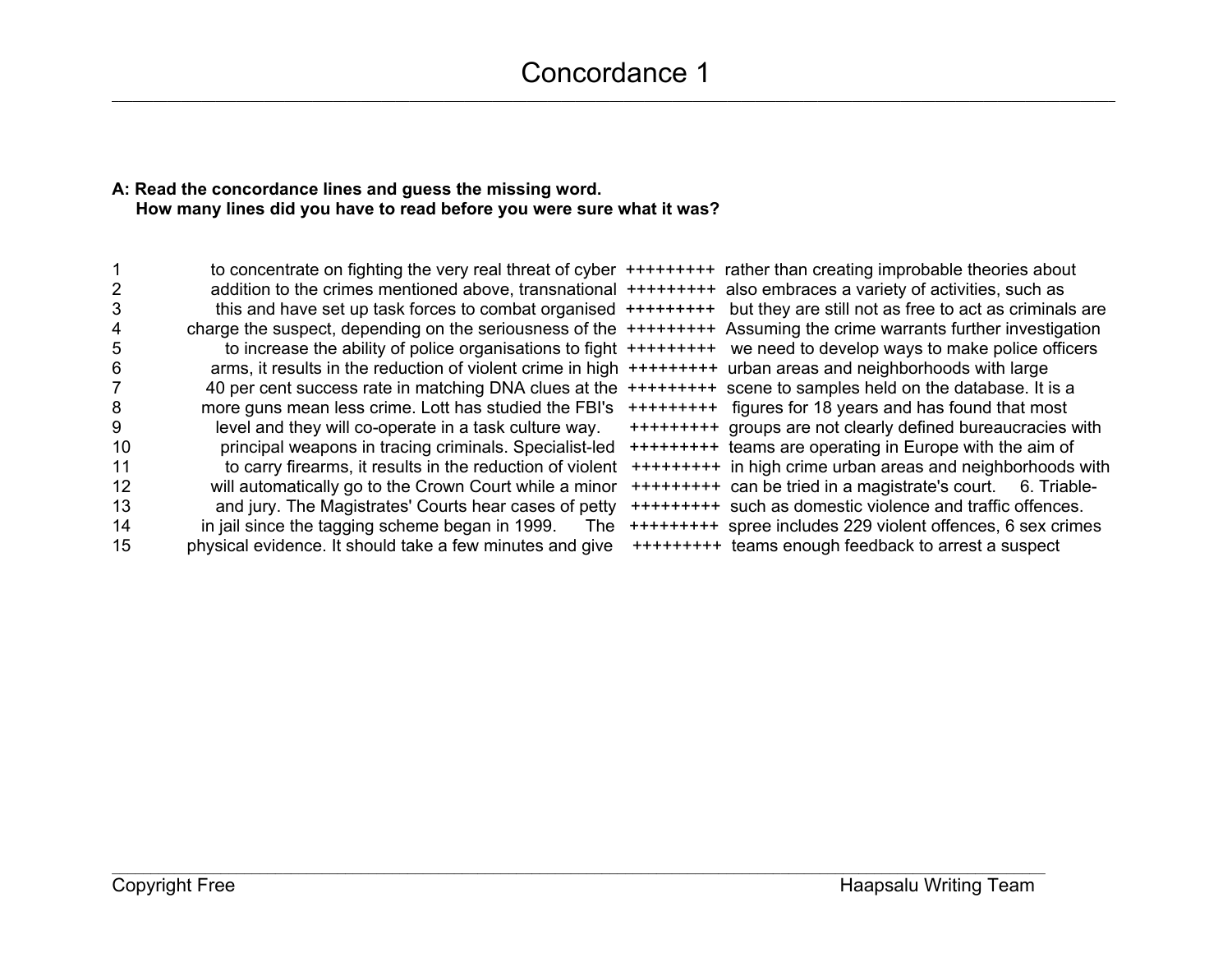# Concordance 2

#### **A: Read the concordance lines and guess the missing word. How many lines did you have to read before you were sure what it was?**

|    | sentence for the illegal possession of a firearm in the current<br>I'm here today to talk about the structure of the |           | +++++++++ justice bill. It has also been suggested that air guns or<br>+++++++++ Justice System in England and Wales.<br>I'm going to |
|----|----------------------------------------------------------------------------------------------------------------------|-----------|---------------------------------------------------------------------------------------------------------------------------------------|
| 3  | and be overseen by a controlling authority. Flexible                                                                 |           | +++++++++ groups are the antithesis of rigid police organisations.                                                                    |
|    | Interior in many other countries, deals with matters relating to                                                     |           | +++++++++ law, the police, prisons and probation.                                                                                     |
|    | at the end. As you can see from the diagram, the English                                                             |           | +++++++++ Justice System is very complicated.                                                                                         |
| 6  | a national framework set by the LCD. Crown Courts hear major                                                         |           | +++++++++ case, where the defendant is tried by a judge and jury.                                                                     |
|    | the fact that there are three main bodies which control the                                                          |           | +++++++++ Justice System: the Home Office, Lord Chancellor's                                                                          |
| 8  | consider prisons the main form of punishment available to the                                                        |           | +++++++++ justice system. But is the system as effective it is                                                                        |
|    |                                                                                                                      |           |                                                                                                                                       |
|    | for their own advantage. Both of these show that the                                                                 |           | +++++++++ organisation is a very difficult enemy and is one the                                                                       |
| 10 | were used as evidence to pinpoint the whereabouts of a                                                               |           | +++++++++ Despite the late birth of forensic science, technology is                                                                   |
| 11 | are currently two ways that police can most effectively fight                                                        |           | +++++++++ networks. One is by risky undercover operations to                                                                          |
| 12 | Service, which is responsible for the prosecution of                                                                 |           | +++++++++ cases. It is headed by the Director of Public Prosecution                                                                   |
| 13 | another or by a state to its people. Rights are not earned. A                                                        |           | +++++++++ who has violated someone else's rights can still claim pro                                                                  |
| 14 | held on the database. It is a technically challenging time for a                                                     | ++++++++  | However hard they try, they can't avoid leaving those                                                                                 |
|    | 15 Introduction This report describes the prosecution process in the                                                 | +++++++++ | Justice System in England and Scotland.                                                                                               |
| 16 | time the crime is reported to the successful prosecution of the                                                      |           | +++++++++. 3. The Crime Firstly the police either issue a caution                                                                     |
| 17 | A victim who resists with a gun is less likely to be injured by a                                                    | +++++++++ | than a passive victim.                                                                                                                |
| 18 | 20 000 pounds to come to the United Kingdom.<br>Organized                                                            | +++++++++ | gangs take advantage of the lack of possibilities for legal                                                                           |
| 19 | as a result, wasting time and money. The trial is a                                                                  | ++++++++  | or civil court case heard before a judge. Obviously, if the                                                                           |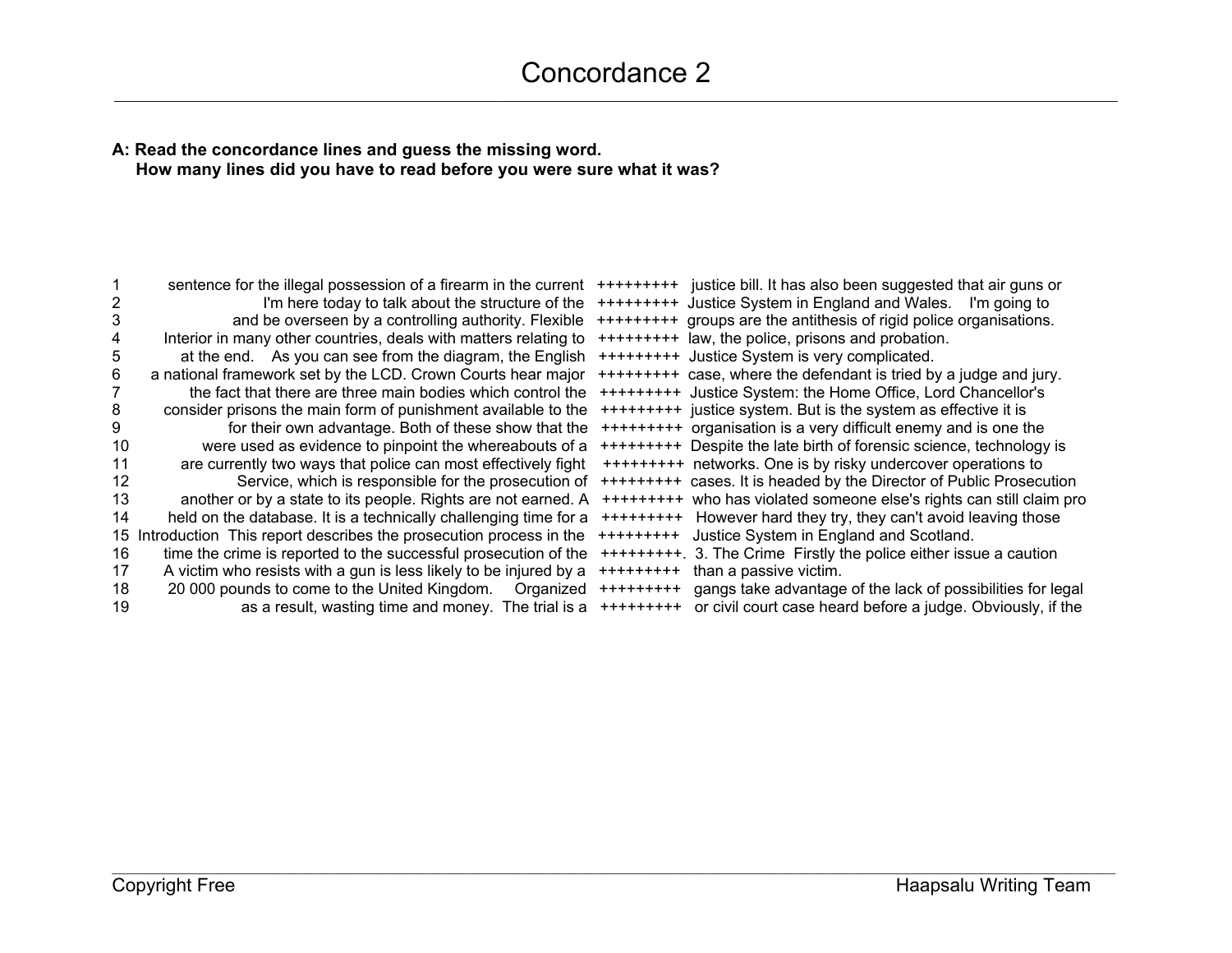# **A: Read the concordance lines and guess the missing word. How many lines did you have to read before you were sure what it was?**

|    | prosecution of the criminal. 3. The Crime Firstly the                                                           | +++++++++ either issue a caution or charge the suspect,    |
|----|-----------------------------------------------------------------------------------------------------------------|------------------------------------------------------------|
|    | is designed and delivered in 43 forces and 7 National                                                           |                                                            |
| 3  | estimate that between 20 and 30 percent of all                                                                  | +++++++++ officers have an alcohol problem. The typical    |
|    | With no clear strategy and not enough co-ordination,                                                            | +++++++++ training has become fragmented and confused.     |
|    | age of training expertise and good practice outside the                                                         | +++++++++ organisation in co-operation with communities,   |
| 6  | "As crime becomes increasingly international,                                                                   | +++++++++ forces around the globe are working together to  |
|    | or a heart attack. Studies also indicate that                                                                   | +++++++++ have higher rates of divorce, suicide, and other |
| 8  | government departments of different states, involving                                                           | +++++++++ customs and even military authorities. Interpol  |
| 9  | Birmingham has the biggest DNA database in the world.                                                           | +++++++++ have recorded a 40 per cent success rate in      |
| 10 | organisation is a very difficult enemy and is one the                                                           | +++++++++ will have to adapt to fight. Can everyone see?   |
| 11 | over 40 years of age, with fifteen to twenty years of +++++++++ experience. Studies indicate that after killing |                                                            |
| 12 | for detective foundation training as prescribed - The +++++++++ Complaints Authority found differences in the   |                                                            |
| 13 | opinion, Dale Gulbrantson, executive director of Illinois ++++++++++                                            | Association states: "Lott destroys the                     |
| 14 | as also general responsibility for internal security. The ++++++++++                                            | service is organised into 43 local forces which a          |
| 15 | strict job descriptions and roles for employees to play. ++++++++++                                             | organisations are. This means that they are                |
| 16 | into 43 local forces which are overseen by Local ++++++++++ Authorities. These bodies are responsible to        |                                                            |